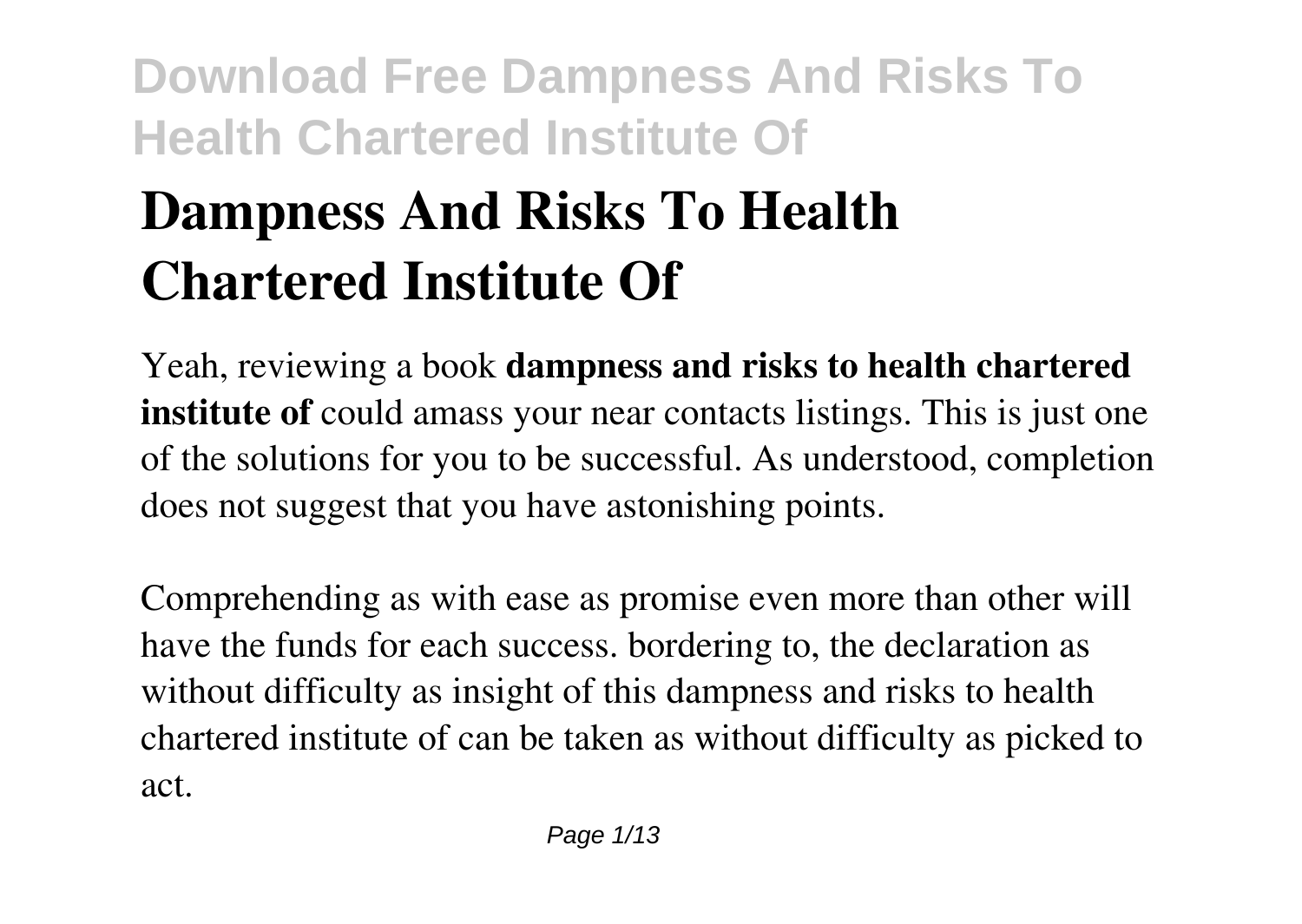How to get rid of Dampness in the body Avoid these 3 Foods if you have damp : Traditional Chinese Medicine Diet Foods to stop dampness *I have dampness, should I give up grains? - Chinese Medicine Diet Therapy* 9 Signs You Have Toxic Mold In Your Home *Hashimoto's Thyroiditis Treatment With Traditional Chinese Medicine* Dampness \u0026 Anxiety - what's the connection? *Does your body have too much dampness? Fasting Length Depends on Your Body Fat %, Fitness Level w/ Ted Naiman ServSafe Manager Practice Test(76 Questions and Answers)* **Learning to Write Horror from Edgar Allan Poe (Reading and Analysis of "The Cask of Amontillado")** How to prevent damp and mould - You Can Do It instructional video **Easy DIY Solution to Treat Rising Damp in Walls** *1984 By George Orwell (2/3) Audiobook* How Page 2/13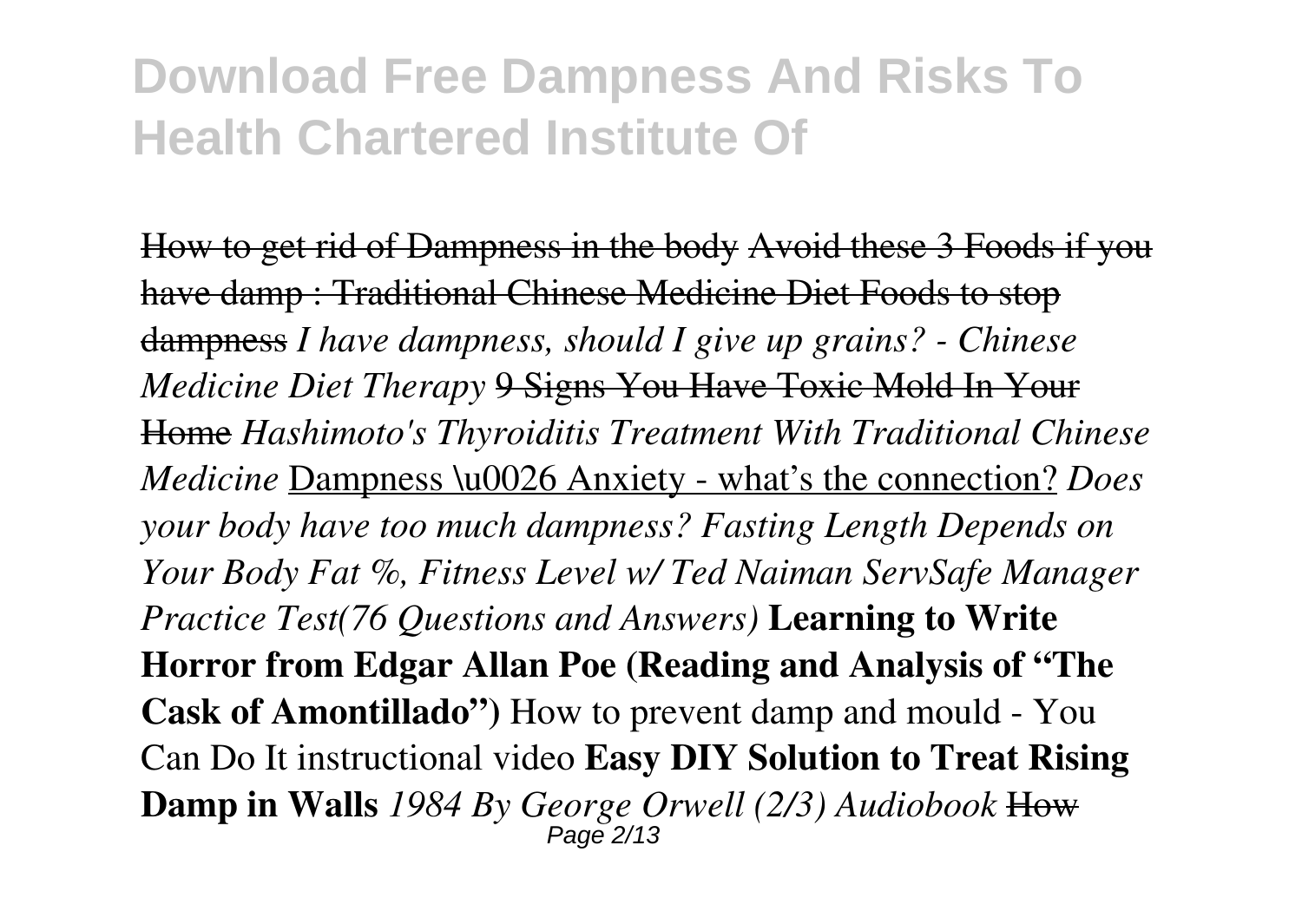Children's Toys Used To Be Really Dangerous | Hidden Killers | Absolute History Learn How To Heal Your Gut Naturally With Dr Josh Axe Wall Dampness problems and solutions How to Treat Damp Walls Before Painting | Wall Painting Techniques How I cured myself of chronic illness and reversed ageing | Darryl D'Souza | TEDxPanaji How to Get Rid of Mold - Mold Removal Tricks *Wall ?? ???? ?? ???? ???? | Wall Dampness Problems \u0026 Solutions | Wall Dampness Treatment The Biggest Kept Secret in Damp-Proofing (damp walls fixed in mere hours) How to Kill Household Mold Burn Fat, Not Sugar w/ Ted Naiman, MD* Damp cellars and basements - how to dry them out Dampness within Buildings - Webinar

How to Prevent Humidity and Moisture in a Basement and Garage The Best Ways To Dry Locs **How To Repair Rising Damp In A** Page 3/13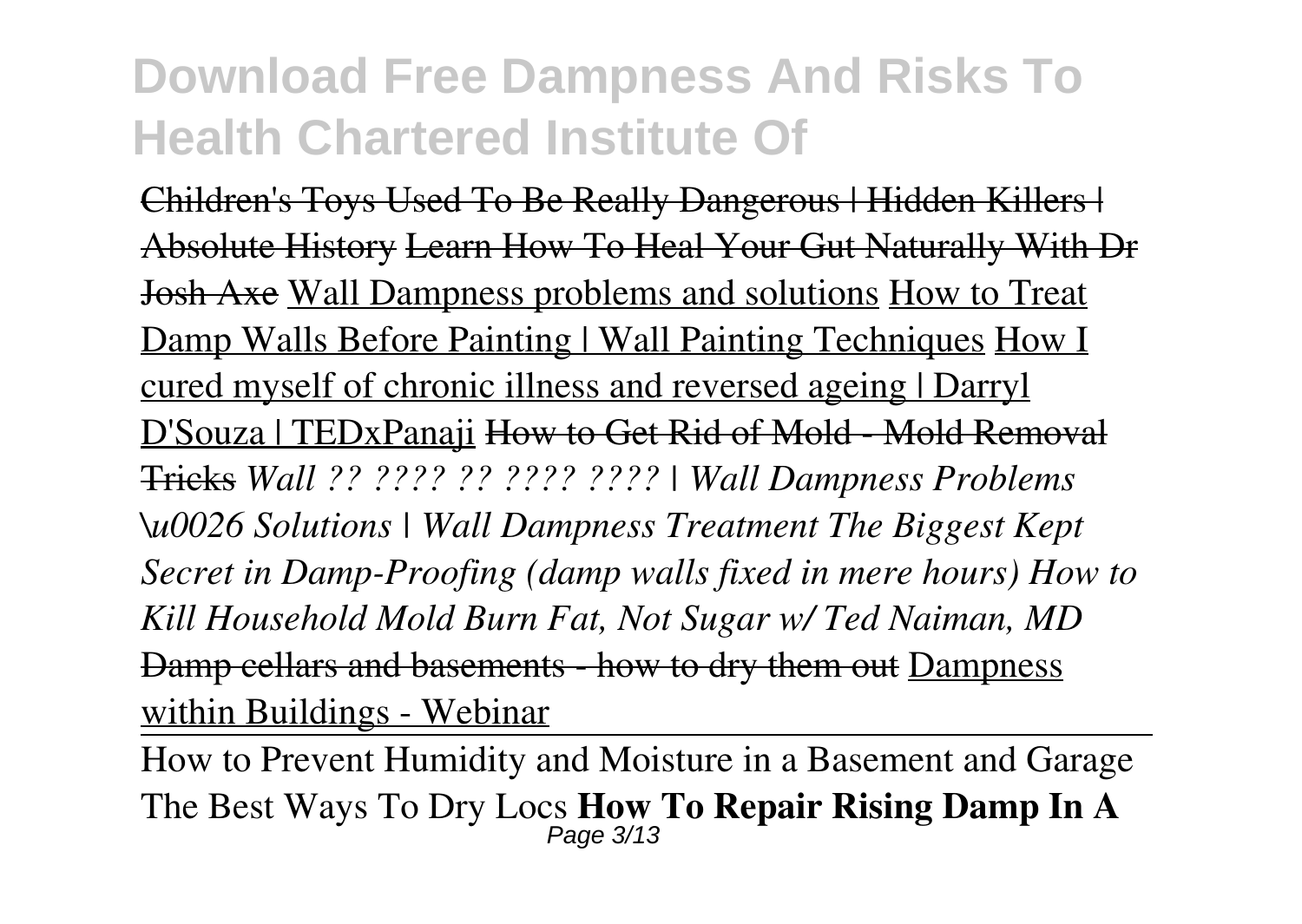#### **Wall. IMPARTA Dampness and water retention**

Leadership \u0026 CHST Prep Root Cause Analysis, OSHA inspections, formulas, fall protection, PPE*Dampness And Risks To Health*

Yes, if you have damp and mould in your home you're more likely to have respiratory problems, respiratory infections, allergies or asthma. Damp and mould can also affect the immune system. Who's affected? Some people are more sensitive than others, including: babies and children ; elderly people ; those with existing skin problems, such as eczema

#### *Can damp and mould affect my health? - NHS*

Who is most at risk from developing damp and mould related health issues? Exposure to mould spores is not healthy for anyone and Page 4/13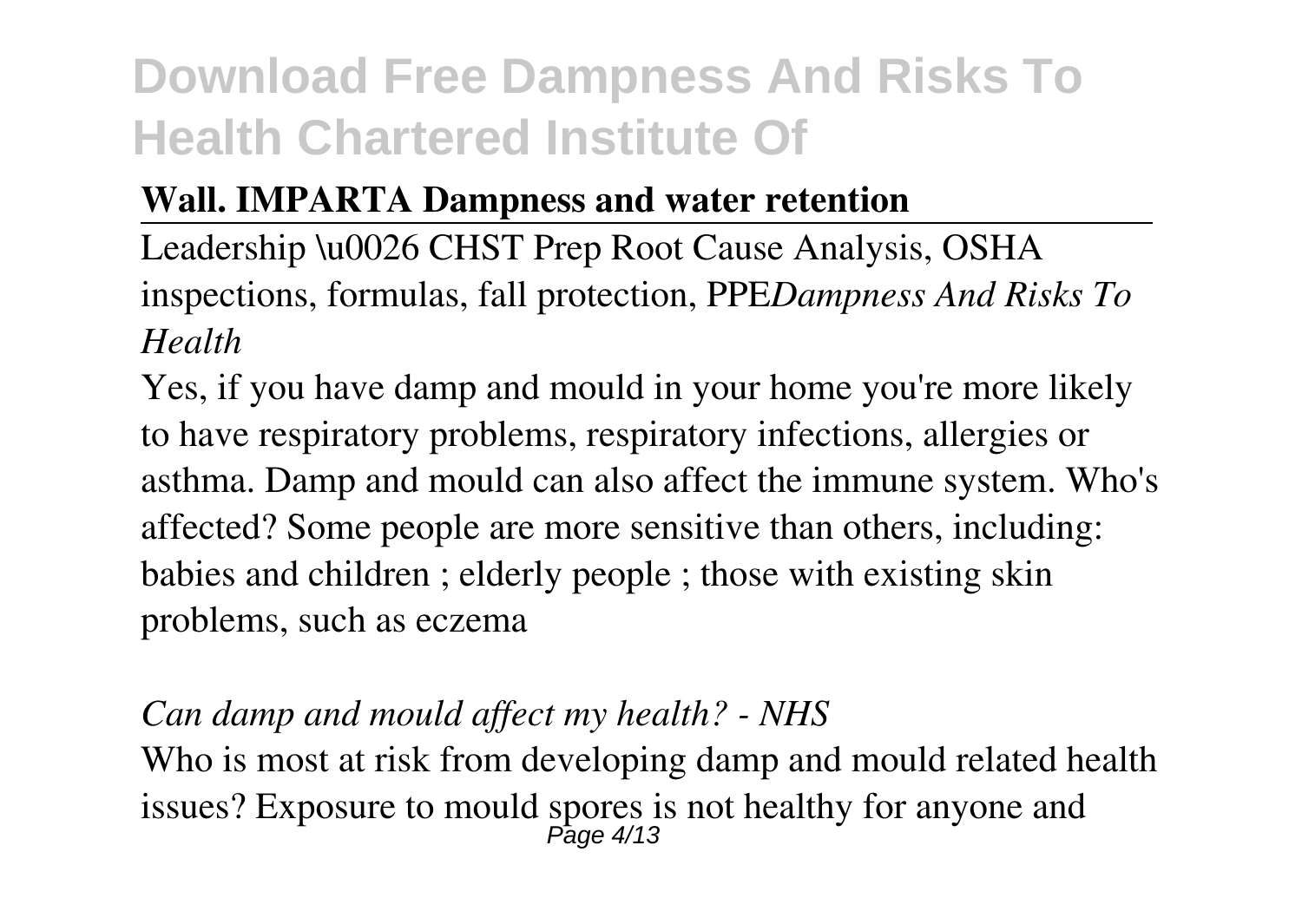should be avoided as much as possible. However, there are certain groups of people who need to take extra precautions to avoid contact with mould because they're more likely to be sensitive to the allergens.

*Damp & Mould Health Risks: The Effects & What You Can Do* Health Risks of Dampness or Mold in Workplaces Based on 16 studies published in 18 papers, visible dampness and mold or mold odor in workplaces is also associated with increases in adverse respiratory health effects, particularly respiratory health effects associated with asthma.

*Dampness-Related Health Risks | Indoor Air Quality (IAQ ...* There are at least three potential causes for ill health for people with Page 5/13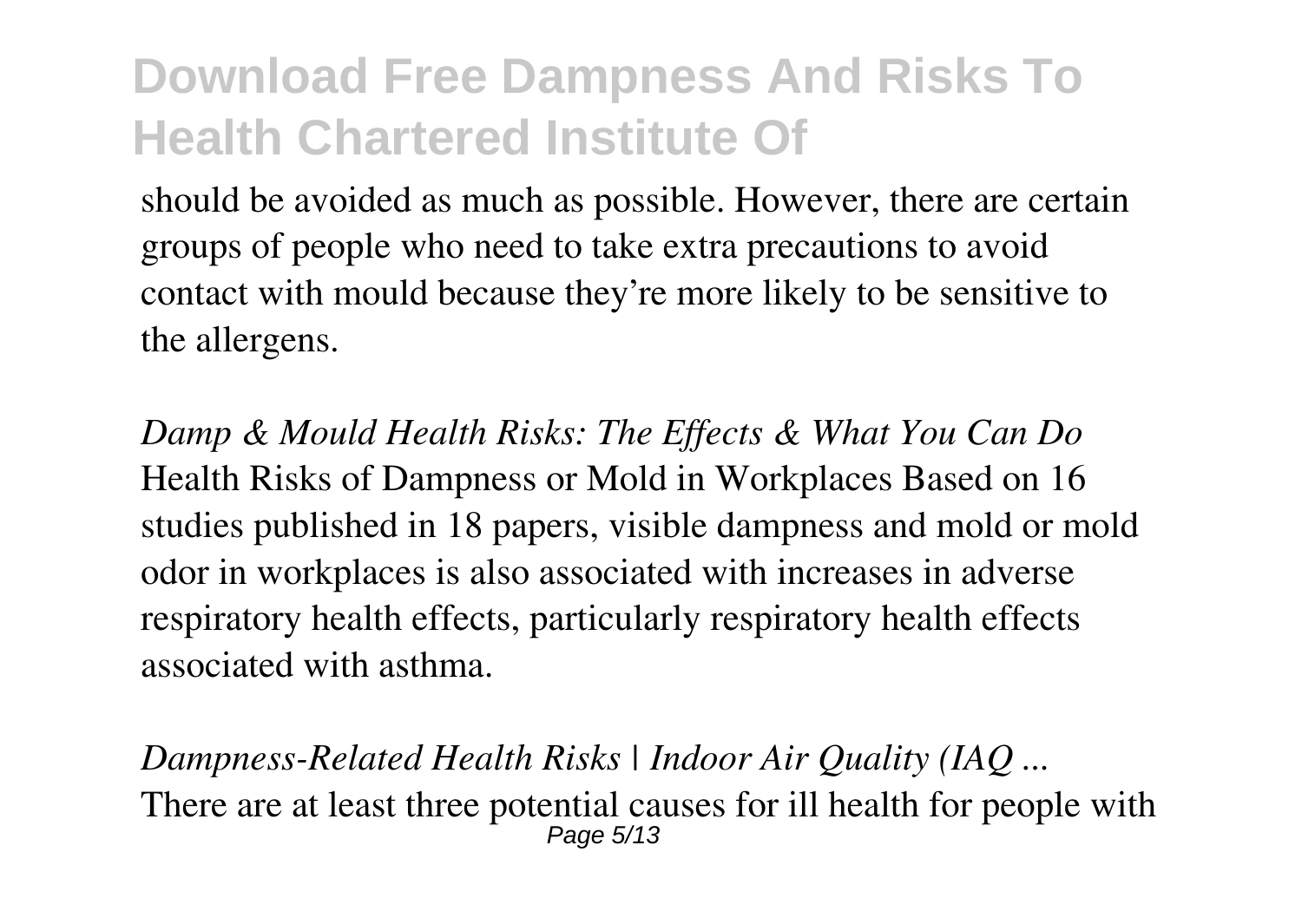normal healthy immune systems after coming into contact with damp and moulds: infection, allergy and toxicity. When moulds are disturbed, mould particles (spores and other debris) and volatile chemicals are readily released into the air and can be easily breathed into the lungs and sinuses of anyone nearby.

*Health hazards from damp - Aspergillosis Patients and Carers* ?"there is sufficient evidence of an association between indoor dampness-related factors and a wide range of respiratory health effects including asthma development, asthma exacerbation, current asthma, respiratory infections, upper respiratory tract symptoms, cough, wheeze and dyspnoea. (breathlessness)" World Health **Organisation**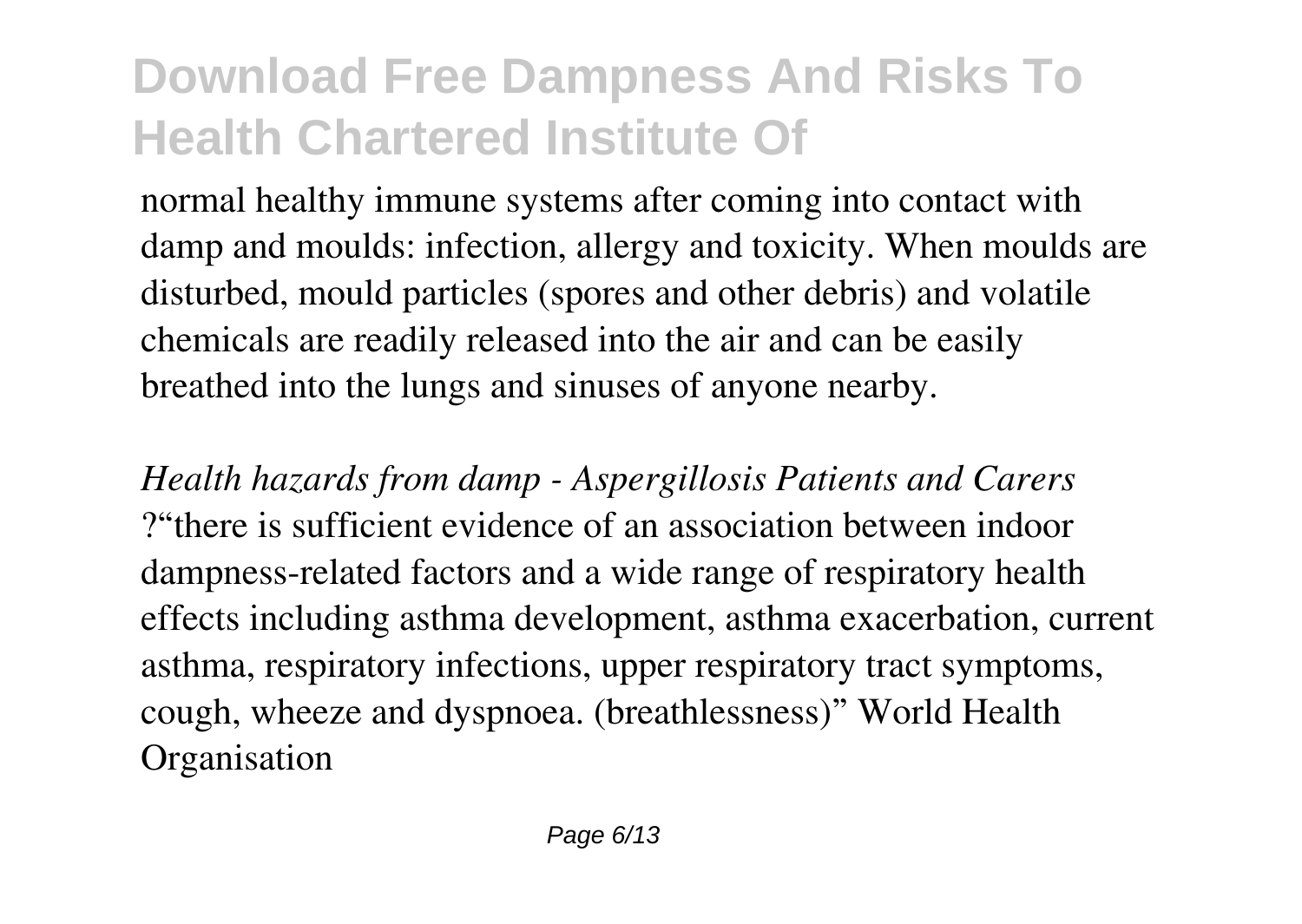#### *Dampness and Risks to Health*

WHO is concerned about this situation because excessive dampness and mould are a threat to health. Occupants of damp or mouldy buildings are at increased risk of experiencing health problems such as respiratory symptoms, respiratory infections, allergic rhinitis and asthma.

*DAMP AND MOULD Health risks, prevention and remedial actions* As it turns out, the research suggests that people in damp homes are twice as likely to suffer from asthma when compared to those living in homes without damp problems. Other common respiratory ailments with links to household damp can include bronchitis, breathing difficulties and chest pains.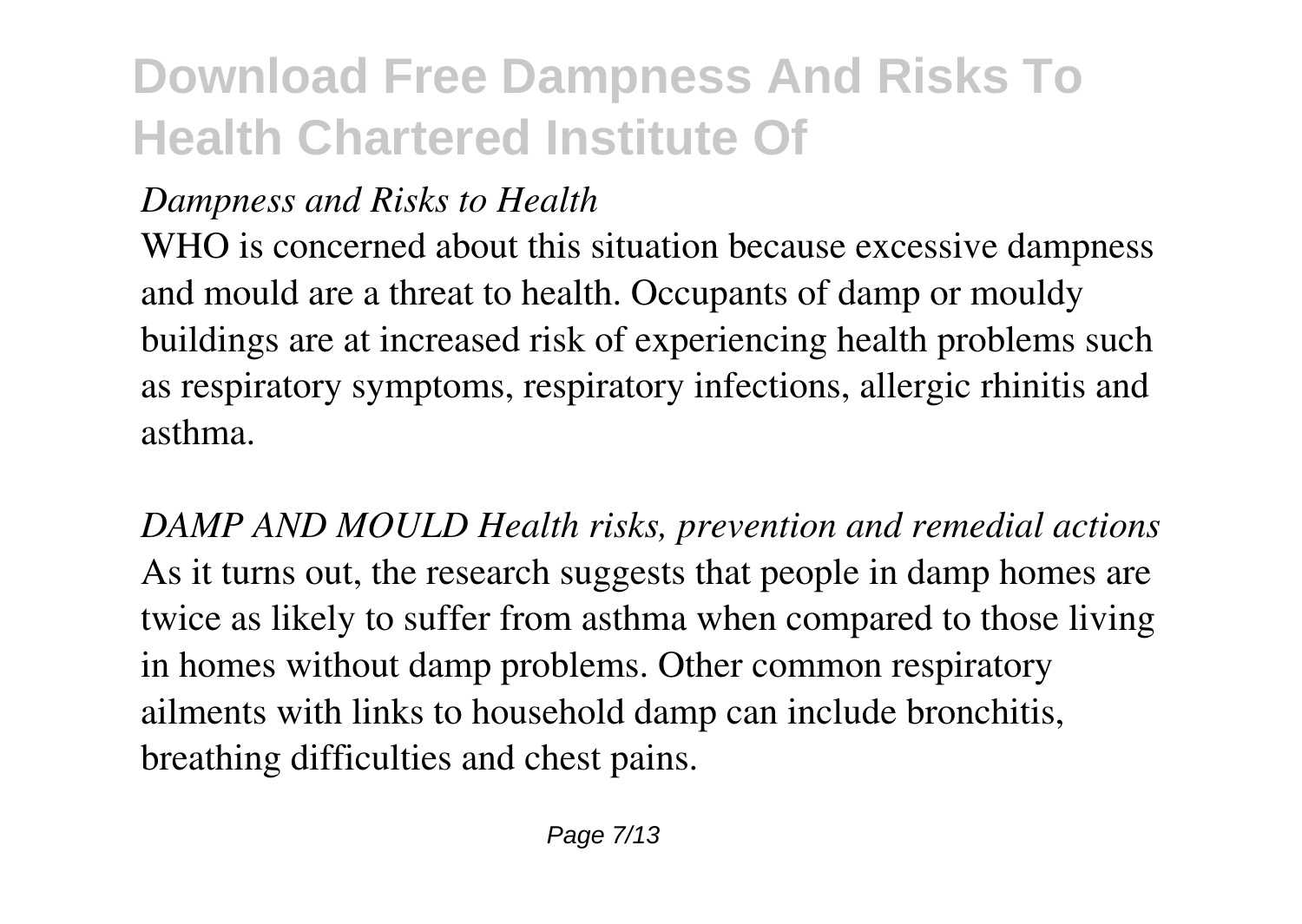*What Are The Health Risks Associated With A Damp House?* The odds ratios resulting from meta-analyses often indicate 30% to 70% increases in the prevalence rates of health effects in homes with dampness and mold. However, research has not clearly identified the specific dampness-related agents causing the increases in respiratory health effects.

*Health Risk of Dampness and Mold in Houses | Indoor Air ...* According to the World Health Organization (WHO), a considerable proportion of the world's 300 million cases of childhood asthma is attributable to exposure to indoor dampness and mould. People who...

*Health Check: how does household mould affect your health?* Page 8/13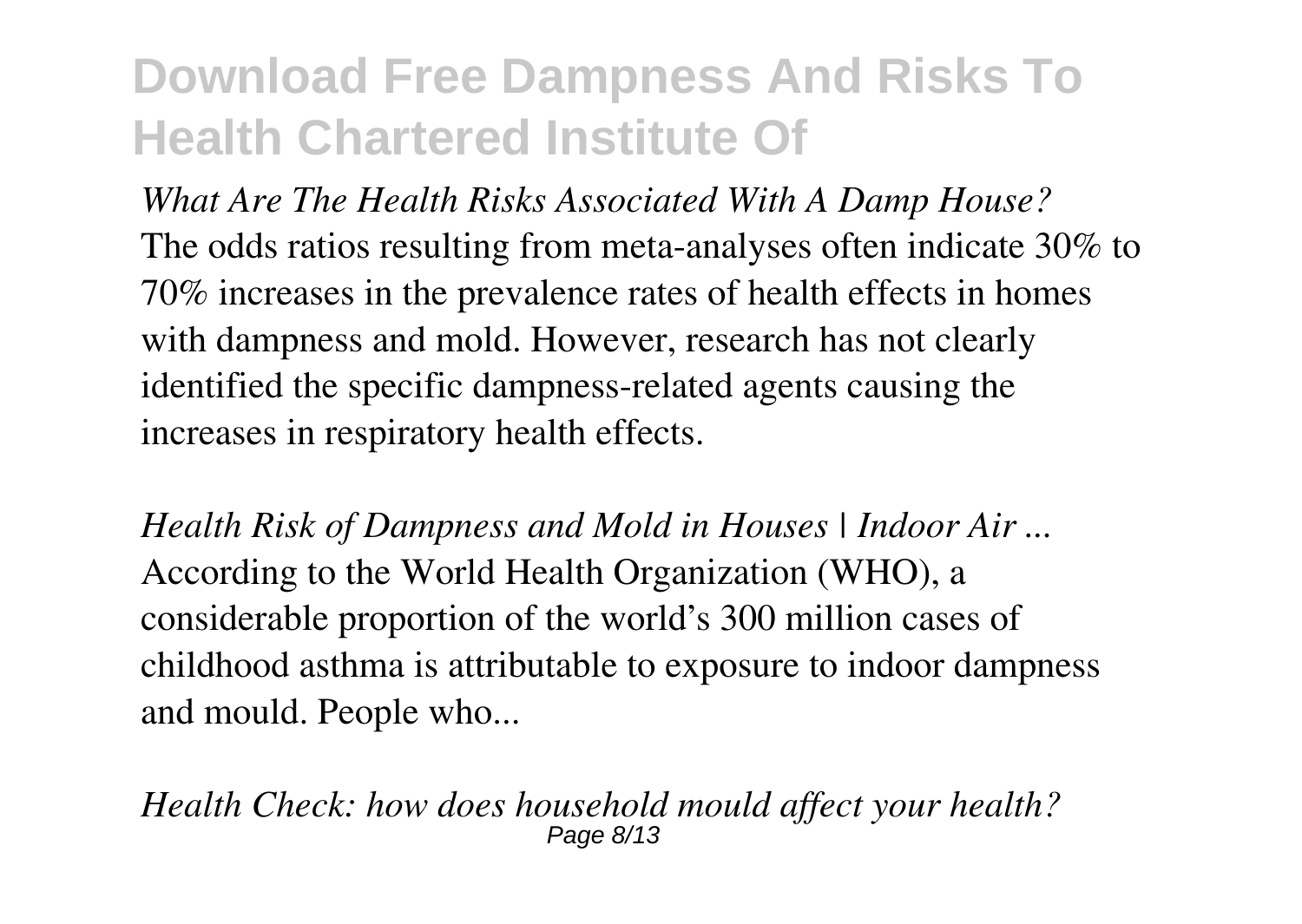A detailed discussion of the health risks of dampness and mold in schools is provided in the section of this web site on IAQ in Schools. The relatively consistent findings of a substantial number of quality studies indicate that there is an association of dampness and mold in schools with increased respiratory health symptoms, such as cough or wheeze, among occupants of the schools.

*Health Risks of Dampness and Mold in Schools | Indoor Air ...* If you have damp and mould you're more likely to have or develop respiratory problems, respiratory infections, allergies or asthma. Damp and mould can also affect the immune system, according to...

*How mould and damp in your home affects your body and ...* This document provides a comprehensive review of the scientific  $P$ age  $9/13$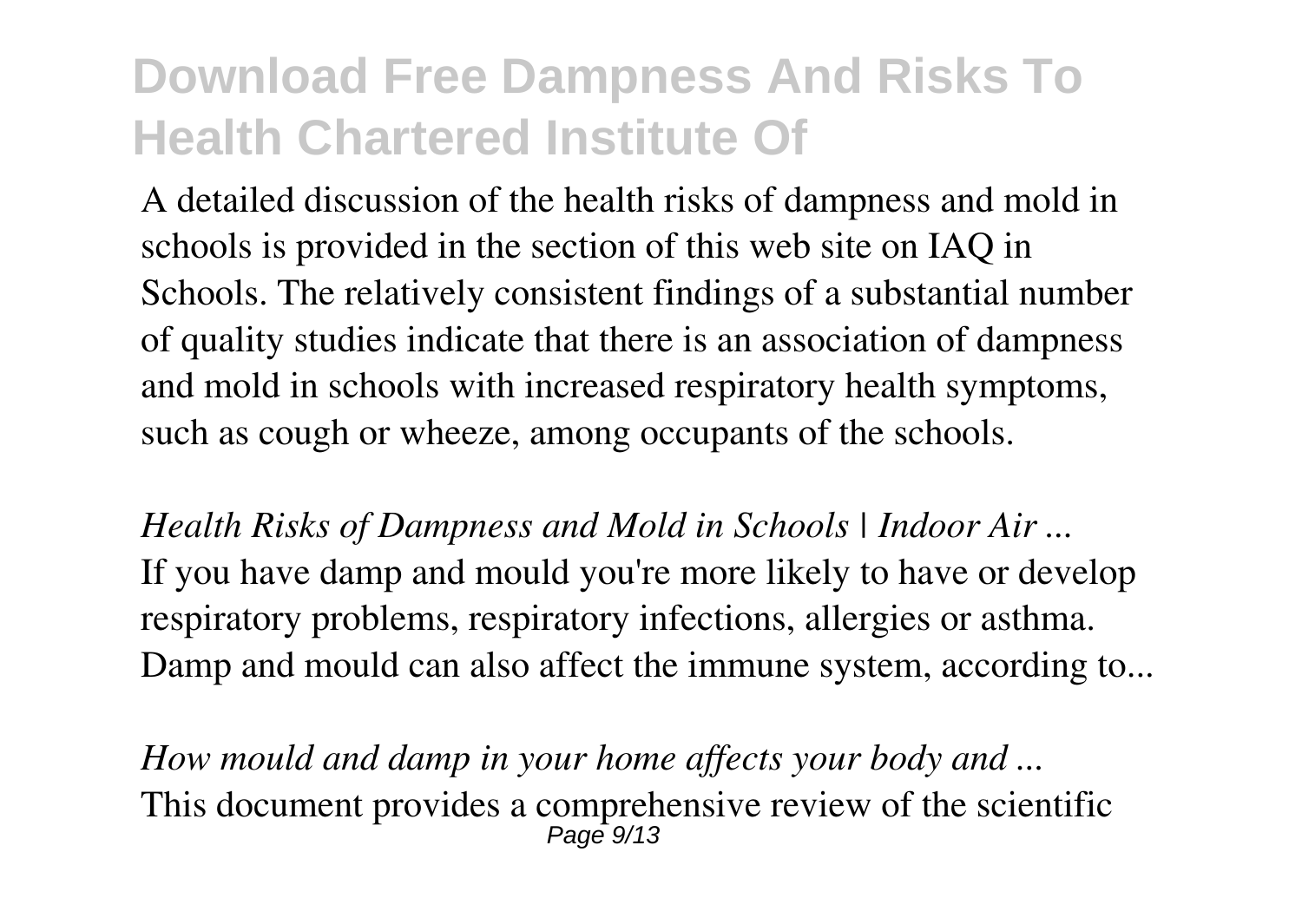evidence on health problems associated with building moisture and biological agents. The review concludes that the most important effects are increased prevalences of respiratory symptoms, allergies and asthma as well as perturbation of the immunological system.

*WHO | WHO guidelines for indoor air quality: dampness and ...* Mold can also trigger the production of microbes and bacteria. Exposure to these bacteria may trigger an inflammatory response in some people, according to the World Health Organization (WHO). The...

#### *Mold in the home: how big a health problem is it?*

Where there is a statutory nuisance, the local authority may be able to force your landlord to deal with the problem. Or the damp could Page 10/13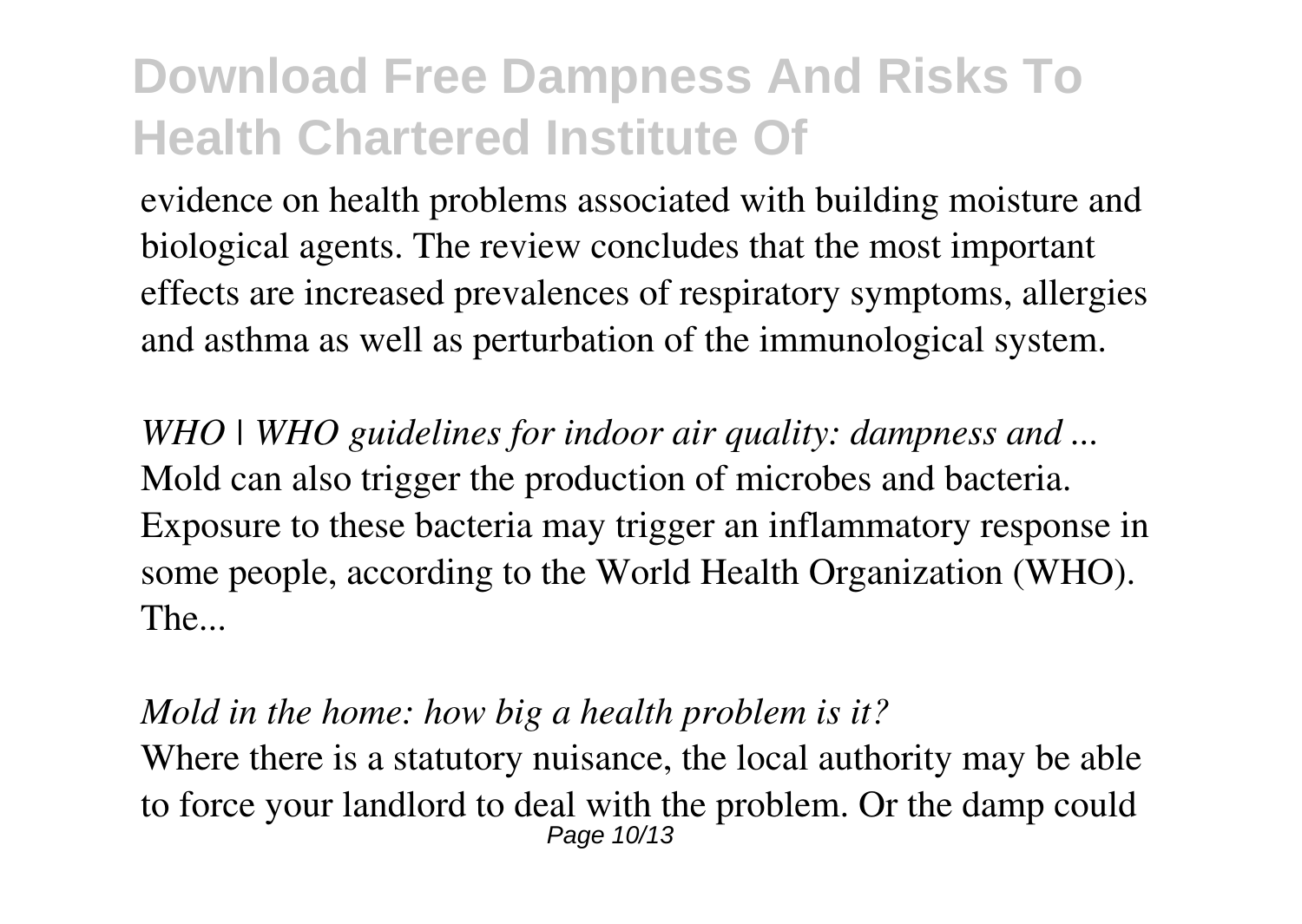be a risk to your health or safety and therefore a hazard under the Housing Health and Safety Rating System (HHSRS). More about statutory nuisance and the HHSRS for tenants in social housing

#### *Repairs - damp - Citizens Advice*

Thus, prevention and remediation of indoor dampness and mold are likely to reduce health risks, but current evidence does not support measuring specific indoor microbiologic factors to guide healthprotective actions.

*Respiratory and Allergic Health Effects of Dampness, Mold ...* More pressingly, the presence of dry rot in your home indicates high levels of dampness and condensation, which can cause respiratory problems and make underlying conditions, such as Page 11/13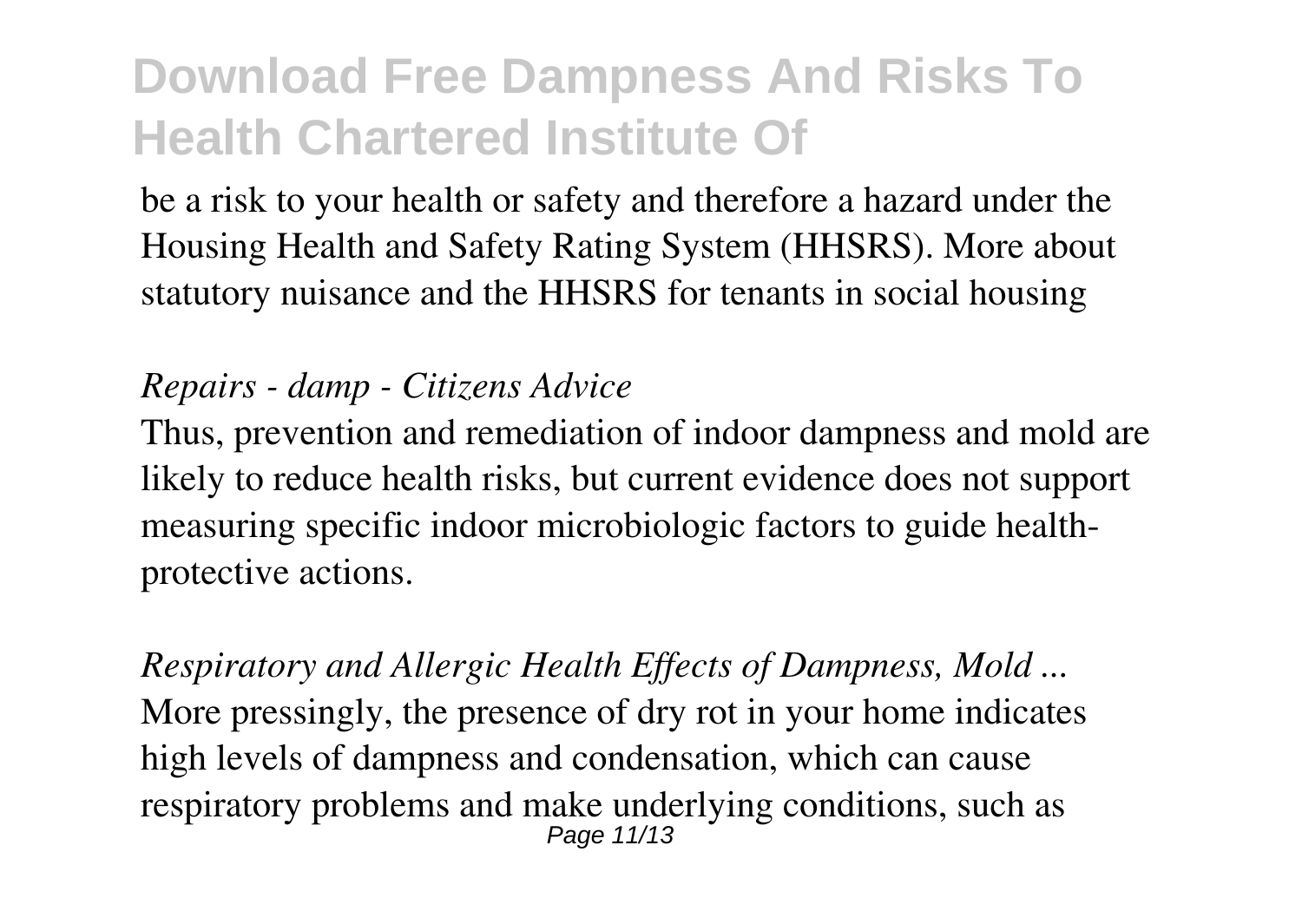asthma, worse. Furthermore, dry rot eats through your timbers, causing them to weaken and eventually collapse - this can cause serious health and safety concerns.

#### *What are the health risks of dry rot?*

Dampness tends to cause secondary damage to a building. The unwanted moisture enables the growth of various fungi in wood, causing rot or mould health issues and may eventually lead to sick building syndrome. Plaster and paint deteriorate and wallpaper loosens. Stains, from the water, salts and from mould, mar surfaces.

#### *Damp (structural) - Wikipedia*

Mould associated with damp buildings can trigger nasal congestion, sneezing, cough, wheeze, respiratory infections and worsen asthma Page 12/13